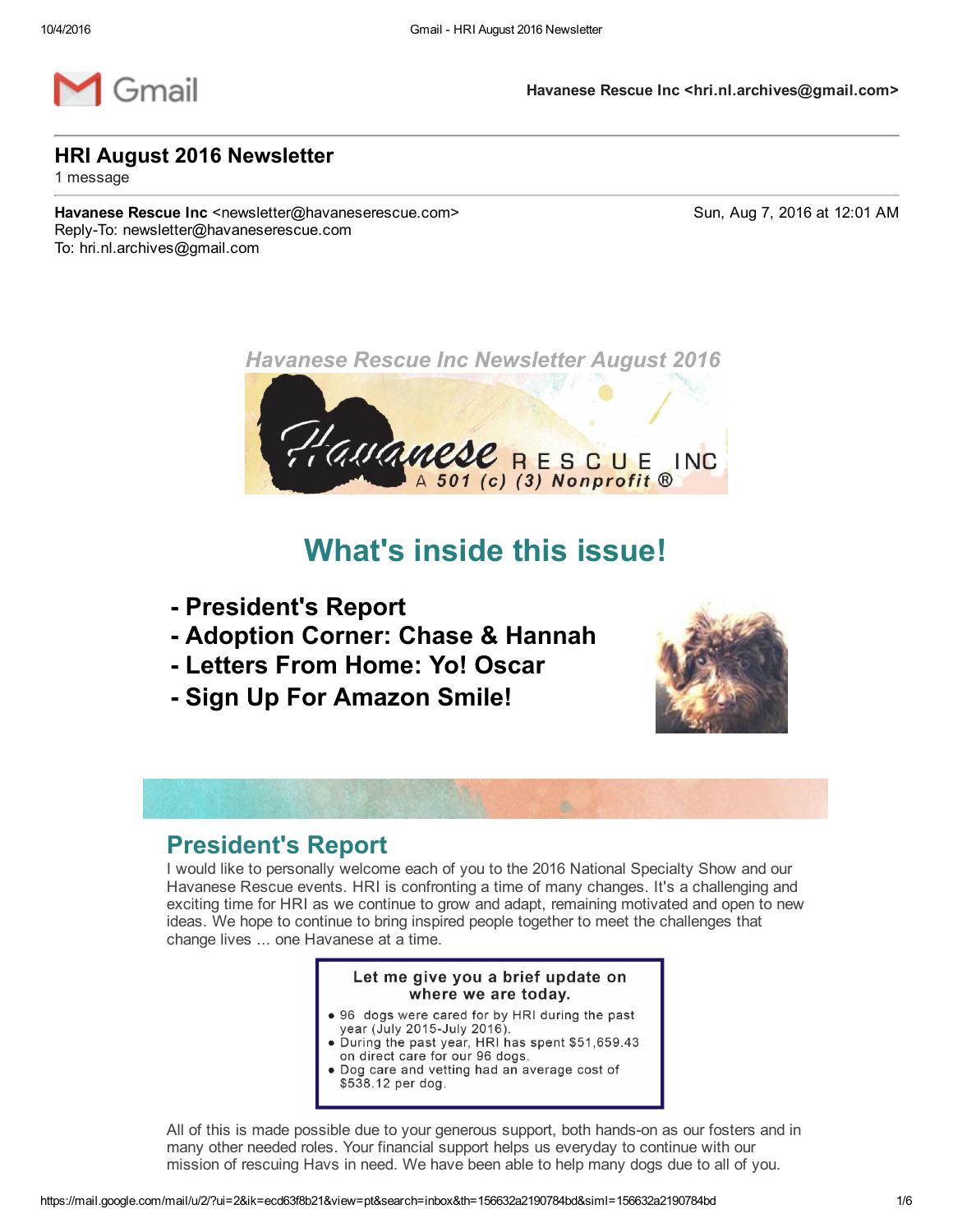We also have had some very special dogs during the past year. Cody, for example, who received surgery to fix a broken heart tugged at everyone's hearts and helped us raise \$5,000 in five days to provide the surgery needed to allow him to lead a normal life.

In addition, as an organization, we are transforming the way we operate to continuously improve our ability to meet the needs of our membership. One important change that has occurred is the way we will manage our website. We now have a management team and our own team to work together to make changes to keep our website viable for the future. We should all be very proud of where we are today and excited about where we are headed.

I would like to give you an idea of what you can expect and what we hope to achieve over the next few days during Nationals.

- Our two beautiful quilts, "Dog Days of Summer" and "Monochrome Splash", will be on display through out the week. Please help our dogs by donating to the quilt project. Our drawing will be held on Saturday, August 6, at the close of the show. Fingers crossed that you are one of the two lucky winners. Remember, the more tickets you have, the more chances you have to win.
- Our Hav to Hav It Store will be open throughout the week, and we will be featuring McCartney Havanese wine glasses that will be perfect for the wine down events scheduled at the end of each show day. New McCartney shirts plus jewelry and toys will be sold at our store.
- Our rescue parade will be held the afternoon of Thursday August 4. Please join us as we cheer on our former fosters and their owners. Each rescue dog will be awarded a ribbon and a treat bag.
- Our HRI Disney Dogs Rescue Dinner will take place on Friday, August 5. We have a group of folks that have been working for many months to make the evening special for everyone. A beautiful ceramic mug has been custom-made for each of our quests. Check out the mugs donated by Peter Deneen of Deneen Pottery [deneenpottery.com](http://r20.rs6.net/tn.jsp?f=001dMgUFyIERJjqL8tzLAHxJy8mD0aHooUpb07qMloqDV-rvVUK5bHoOW_RaLtPkNt7L5PNgk3xkQxY3TnF5fnmyEgEbXFHwfwOQ45j0a4bzNQQ29E2oWovP1r4MEbD36D-og5It9jvUDYepFxobtpoLcqZqUa2rm-2Wto5a76mkSw=&c=1DpdUpekKwUFGmO5aab1R6gYpOrFoZF12WI80D1asV8R2hT1r278UQ==&ch=jYyLFm7M1rb4QwWFZY_JLDVoI7nmy05tC6V8p6ShjFxBtP0ystXvfw==). In addition, we have 10 beautiful baskets full of items that will go to our lucky winners as well as select items for a live auction and many other items to give away. Mini quilts will also be on display, and drawings will be held for these beautiful miniatures. Come and learn more about our rescue while supporting our dogs at our event.

I would like to thank each of you for attending the show and the rescue events. Those of you involved in rescue are truly our greatest assets today and tomorrow, and we could not accomplish what we do without your support and leadership. Throughout the show, I ask you to stay engaged, keep us proactive, and help us with our events. Whether you are "signed up" to help, or show up and can lend a hand, I look forward to working with you. My personal respect and thanks go out to all of you.

Bulua

Donna Rotoloni President Havanese Rescue Inc



# Letter From Home: Yo, Oscar here!

Remember me? Oscar? Folks said I was "hard to place." Well, that just means I had to wait for just the right people to adopt me. And boy, did I luck out. I'll admit my last foster mom said I was soooo mischievous, quite rowdy, and into EVERYTHING. I could get on the dining room table in the blink of an eye. And one time I found a pack of tasty sugarless gum that sent my foster mom rushing to the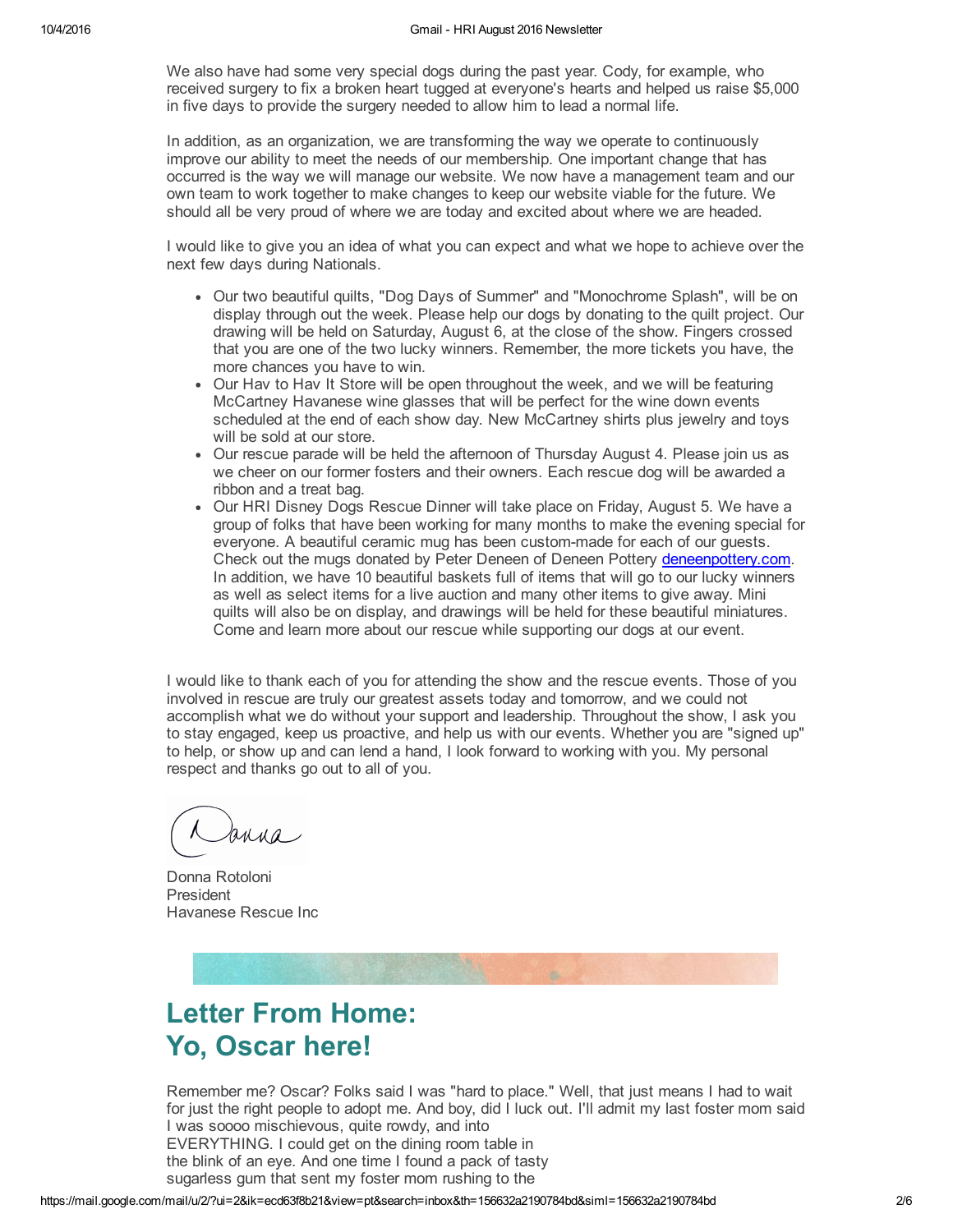#### 10/4/2016 Gmail HRI August 2016 Newsletter

phone to call the poison control hotline.

But then along came Maryalice Cheney and her husband, Scott Goldman. They were looking for a smaller dog that could travel with them and fit their active lifestyle. My foster mom warned them I was a "handful," but they said their last two dogs were "crazy" too, so they weren't concerned.



than three years since I

It's been more



flew from Chicago to Philadelphia to join them, and now I'm nearing my eighth birthday. Their cat, Christopher, is one of my best buds, and I get along great with other dogs and kids, too. I still LOVE food, though, so Maryalice always warns parents that if the kids are holding any food, I may try to snatch it. One of my best tricks early on was to team up with Christopher and have him get on the kitchen counter to knock stuff off that I could grab!

I've gotten more

polite about food (I'm a sturdy but svelte 16-pounder), One of my favorite things to do is take a walk through the historic part of town where we live. That's because I'm pretty wellknown there, and I know exactly which stores give out treats. So if my mom and dad don't stop in, I just stop dead in my tracks so we can make a visit. Pretty smart, huh?

Maryalice and Scott recognized right away that my hyperactivity was just because I wanted to get outta my crate and experience LIFE! And that's what I do because I do EVERYTHING with them - daily two-mile walks, rolling on the green on the golf course, hiking, vacations in Colorado and California where I love to play in the snow or run on the beach, bike rides, boating, and even SWIMMING! I'm really fine doing whatever they're doing. Scott says I'm the most adaptable dog ever.



Boating with mom, Maryalice

Maryalice, who's a retired physician, says I'm kinda "her" dog during the week, but when Scott is home on the weekend after doing his doctor stuff during the week, I'm "his" dog. One thing's for sure, Scott better take me on rides in his Triumph, or I'll just scream at him when he closes the door and doesn't take me!

Maryalice and Scott say I'm such a joy and have brought them so much happiness. That goes both ways-thanks, Mom and Dad!

# Adoption Corner: Chase & Hannah

You would never know from his outer appearance that Chase, a six pound chocolate Havanese puppy, has a defective heart. He runs, chases balls, fetches, plays with his foster siblings, chews on toys, and charms all those around him with the twinkle in his eyes and his mischievous expression. He tires easily, however, due to the birth defects inside his heart.

Like Cody, another puppy featured in a previous newsletter, Chase has a hole in his heart. Unlike Cody he also has a bad heart valve. The hope is that heart surgery will help little Chase, but he needs to get a few months older and gain some needed weight to be eligible for treatment. His foster Mom, Andrea Marsden, is busy trying to reach that goal by giving

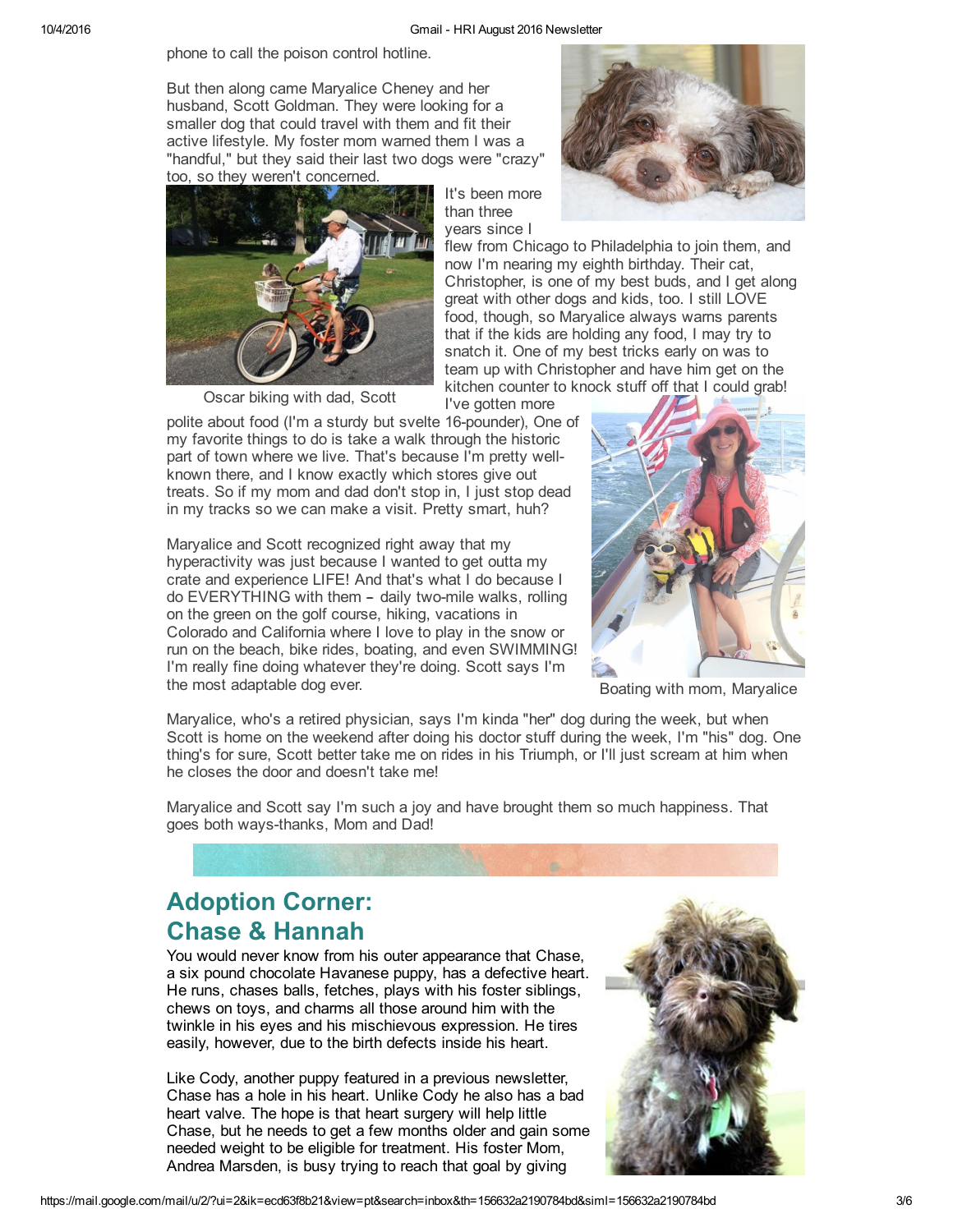little Chase extra meals much to the envy of the other Theorem Chase Havanese in her household.



The eventual treatment plan is to thread a catheter into Chase's heart to repair the hole and then position a small balloon into the defective valve area to free the tissue keeping the valve from opening fully. Once this happens Chase may have a chance to live a longer life. His next appointment with his cardiologist in a month or two will decide his fate.

Little Hannah, another rescue pup, does not have the serious health issues Chase has, but she does have a nonfunctioning and malformed eye. The defect is not readily apparent as she keeps her eye partially closed and is totally oblivious to any restrictions one-eyed living might involve. Her medical treatment may be minor or her deformed eye may need to be removed; she will be seeing a specialist for evaluation in the next few weeks.

Hannah

As a three-month-old pup, she is at the shoe chewing stage, happily plays with the five other dogs in her current foster home, comes when called and is very self-sufficient even playing quietly by herself if necessary.

Her new foster home with Arlene Gorczycki is a welcome change for the little pup as she bounced from home to home four to five times before being given to HRI. Despite the rough start, she is a loving, cheerful, happy girl and deserves a chance at having a forever home.

This is what Havanese Rescue is about ... volunteers and foster pups. Those pups with serious and costly medical issues (over \$500) require board approval for further treatment. So far Chase has had his medical bills paid by HRI , but the next step, if he is healthy enough to survive surgery, will require money that HRI does not have. In Cody's case, his foster mom, Arlene Gorczycki, (also Hannah's foster mom) set up a GoFundMe account to fund his heart surgery, and the financial goal was met within five days, perhaps the same funding technique can save Chase and Hannah.

We know that Chase will need costly treatment, but the hope is that little Hannah's eye will not require extensive repair. Whatever happens with the pups, HRI will be there to help with their needs.

## HRI's Newest Contributors!

Two little girls, Avery and Hudson, had a lemonade stand on Sunday. Their mom asked them if they wanted to split up the money, 20 dollars, and they said."No we would like to donate it to charity." They came over and put the money towards quilt tickets.

Good luck girls!

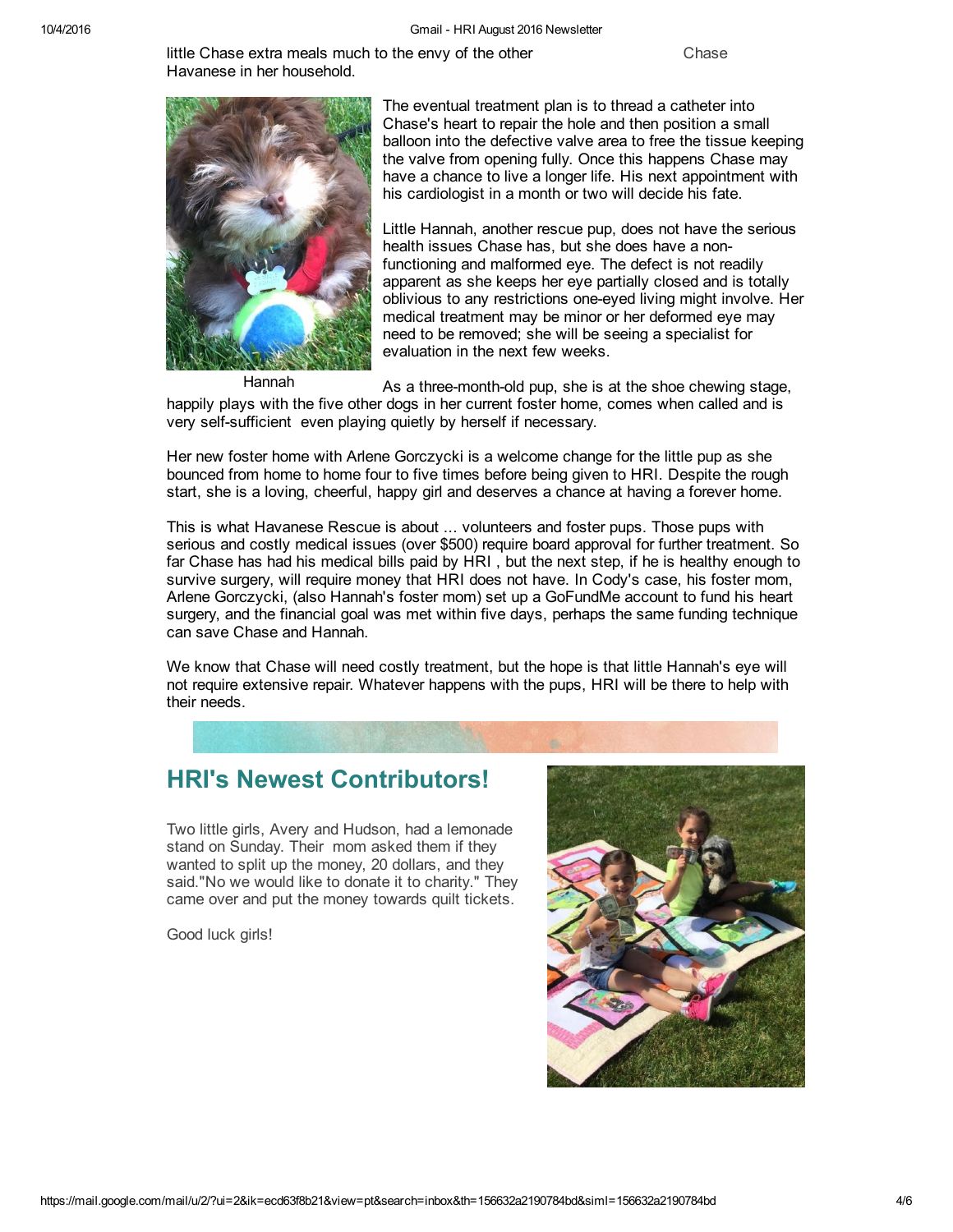

### CONTACT INFORMATION LINKS

*Do not "reply" to this newsletter Choose an appropriate contact below.* Click to request assistance for a dog [needing](http://r20.rs6.net/tn.jsp?f=001dMgUFyIERJjqL8tzLAHxJy8mD0aHooUpb07qMloqDV-rvVUK5bHoOb7hS4XyKvblpNqL9DGzNpcmkh7havrKKyn1-meWQroM2iDLQgYqTnAuKbexjLWhLK0BrKMX4zWcEjgnqKfPdABcPzLkIcC4sJFXLV9UoEAXqiGwNef5NBP3czuVMDrjzZojVo1zDP69lWIYDjioMoLAeYZ05ky2KA==&c=1DpdUpekKwUFGmO5aab1R6gYpOrFoZF12WI80D1asV8R2hT1r278UQ==&ch=jYyLFm7M1rb4QwWFZY_JLDVoI7nmy05tC6V8p6ShjFxBtP0ystXvfw==) rescue. Click to complete adoption [application.](http://r20.rs6.net/tn.jsp?f=001dMgUFyIERJjqL8tzLAHxJy8mD0aHooUpb07qMloqDV-rvVUK5bHoOS0dbhVf897FjgbkoG2XdcRKJbp01YeGz-kgCc3ffCuerqTKN8qSM7sUSVTqDquXXvrleFqkxeeLsoYoCOr2GuS5rmvipYqIE6pSp9GNRPt7BKvpDpZYzyyrfTob6_ySyfJMbZE9UdduRqjpgu-QKmNYpjUcHawchze1MGsyyIRu&c=1DpdUpekKwUFGmO5aab1R6gYpOrFoZF12WI80D1asV8R2hT1r278UQ==&ch=jYyLFm7M1rb4QwWFZY_JLDVoI7nmy05tC6V8p6ShjFxBtP0ystXvfw==) Click to **[volunteer](http://r20.rs6.net/tn.jsp?f=001dMgUFyIERJjqL8tzLAHxJy8mD0aHooUpb07qMloqDV-rvVUK5bHoOXSe25HkP3PtJpNqXvBFNQIrE_lr1GCnLBHoLWI7I2iWaYNYhRgOw3uu3GS8rb_w9AYpaC5bTIS0TSH7_WGZTdefb8clP-RLu5URTg0j1HJMx54jBd6Ajtb8rfjZ21KkRrgUhWXkRd7XWeo3FtExRDzPkzTTi30EvDYDewBO63dbe3qCtdMb2bs=&c=1DpdUpekKwUFGmO5aab1R6gYpOrFoZF12WI80D1asV8R2hT1r278UQ==&ch=jYyLFm7M1rb4QwWFZY_JLDVoI7nmy05tC6V8p6ShjFxBtP0ystXvfw==)** with Havanese Rescue Inc. Click if you have a **question or [suggestion](http://r20.rs6.net/tn.jsp?f=001dMgUFyIERJjqL8tzLAHxJy8mD0aHooUpb07qMloqDV-rvVUK5bHoOaVTHwGAS7E2_ydYAwChYCWgPGeJindsLzhlXiXSxy6OXMEjczDyqba0GOgQkSs-XtAra1179ryUsYG2fZQaj3bwIW8zEJXLByG7UJZ_RGa0h6XWTLPJt4V9pAf9enT4FIp5nWJg2Unaa_7NShVvPti9Vzz0P0p0EpN69zDWYDxxYbtEPbZ8qUWILorSPPNKhUvgkQLKHfxxzTBPAkNoMxEgk2O9tkAbs887uYe_YDwjZr6YzFev-wH_sSN4ckZNstzZBd5Tzt7-Cn17bIhikslDqVg6W2pB1A==&c=1DpdUpekKwUFGmO5aab1R6gYpOrFoZF12WI80D1asV8R2hT1r278UQ==&ch=jYyLFm7M1rb4QwWFZY_JLDVoI7nmy05tC6V8p6ShjFxBtP0ystXvfw==)** for this newsletter.





**Join Our [Mailing](http://visitor.r20.constantcontact.com/manage/optin/ea?v=001Utocbh1JAdVAIItx1G2EWQ%3D%3D) List!** 

Newsletter Staff Co-Editors - Julie Forrester & Jen Jablonski Copywriters Mike Brooks, Beverly Clark, Lisa Hockin, Karen Schickedanz and Jacquelyn Watt Graphics - Jen Jablonski Production - Julie Forrester & Jen Jablonski Proof Readers - Diana Brooks and Starr Jow, Gisela Peters and Karen Schickedanz

Havanese Rescue Inc, % Harvard Business Services, 16192 Coastal Highway, Lewes, DE 19958-9776

SafeUnsubscribe™ [hri.nl.archives@gmail.com](https://visitor.constantcontact.com/do?p=un&m=001PfuWu29YtROjeXhpo-G_eQ%3D%3D&ch=63b92130-1f3d-11e3-9d48-d4ae528ed502&ca=890fcb22-fc60-4d8a-a3f8-58f77c7d9ab4)

[Forward](http://ui.constantcontact.com/sa/fwtf.jsp?llr=crkrqxcab&m=1102448208418&ea=hri.nl.archives%40gmail.com&a=1125352085870) this email | [Update](https://visitor.constantcontact.com/do?p=oo&m=001PfuWu29YtROjeXhpo-G_eQ%3D%3D&ch=63b92130-1f3d-11e3-9d48-d4ae528ed502&ca=890fcb22-fc60-4d8a-a3f8-58f77c7d9ab4) Profile | About our service [provider](http://www.constantcontact.com/legal/service-provider?cc=about-service-provider)

Sent by [newsletter@havaneserescue.com](mailto:newsletter@havaneserescue.com) in collaboration with